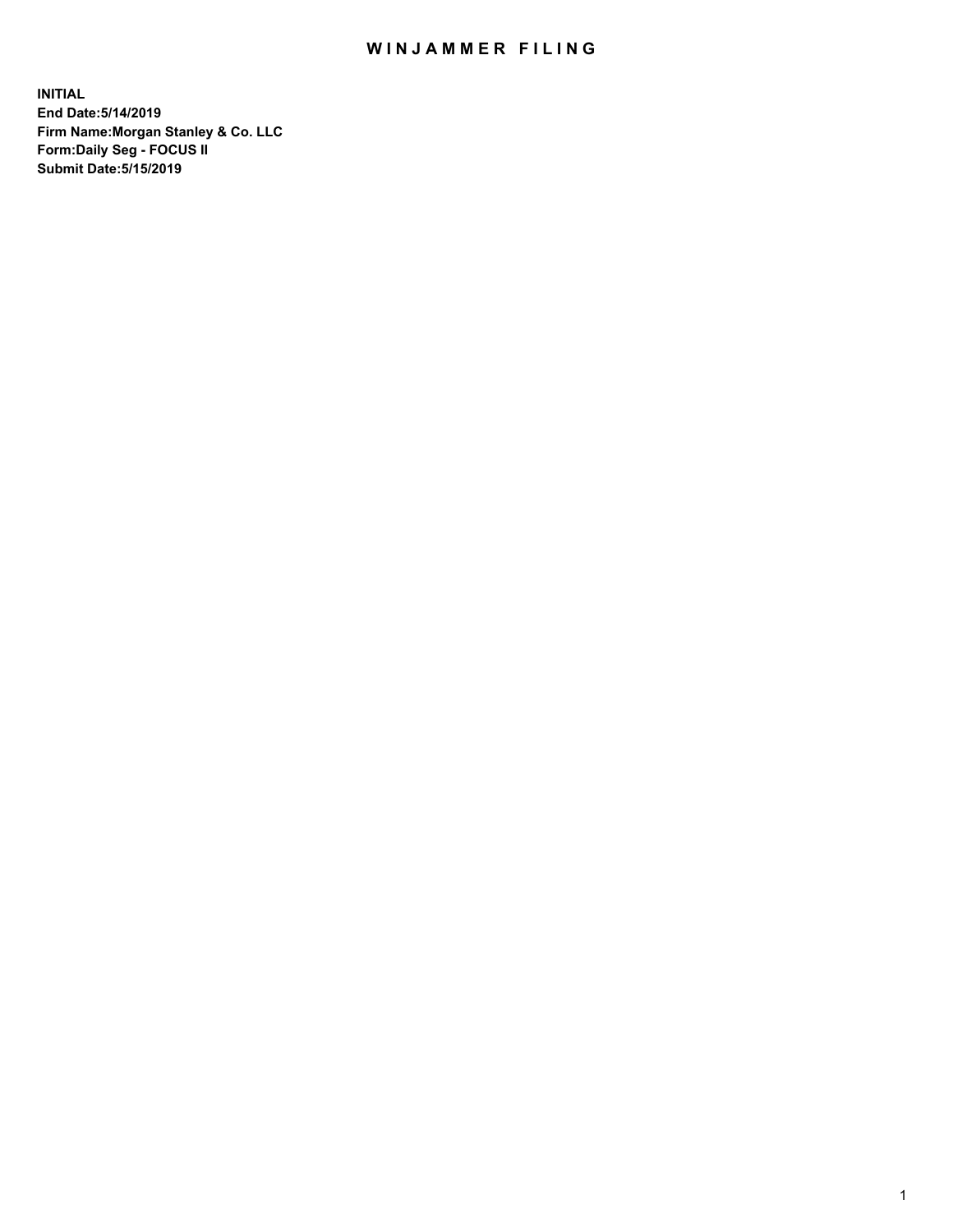**INITIAL End Date:5/14/2019 Firm Name:Morgan Stanley & Co. LLC Form:Daily Seg - FOCUS II Submit Date:5/15/2019 Daily Segregation - Cover Page**

| Name of Company                                                                   | Morgan Stanley & Co. LLC     |
|-----------------------------------------------------------------------------------|------------------------------|
| <b>Contact Name</b>                                                               | <b>Ikram Shah</b>            |
| <b>Contact Phone Number</b>                                                       | 212-276-0963                 |
| <b>Contact Email Address</b>                                                      | Ikram.shah@morganstanley.com |
| FCM's Customer Segregated Funds Residual Interest Target (choose one):            |                              |
| a. Minimum dollar amount: ; or                                                    | 235,000,000                  |
| b. Minimum percentage of customer segregated funds required:% ; or                | <u>0</u>                     |
| c. Dollar amount range between: and; or                                           | <u>0 0</u>                   |
| d. Percentage range of customer segregated funds required between: % and %.       | 00                           |
| FCM's Customer Secured Amount Funds Residual Interest Target (choose one):        |                              |
| a. Minimum dollar amount: ; or                                                    | 140,000,000                  |
| b. Minimum percentage of customer secured funds required:%; or                    | <u>0</u>                     |
| c. Dollar amount range between: and; or                                           | 0 <sub>0</sub>               |
| d. Percentage range of customer secured funds required between:% and%.            | 0 <sub>0</sub>               |
| FCM's Cleared Swaps Customer Collateral Residual Interest Target (choose one):    |                              |
| a. Minimum dollar amount: ; or                                                    | 92,000,000                   |
| b. Minimum percentage of cleared swaps customer collateral required:% ; or        | <u>0</u>                     |
| c. Dollar amount range between: and; or                                           | 0 Q                          |
| d. Percentage range of cleared swaps customer collateral required between:% and%. | 00                           |

Attach supporting documents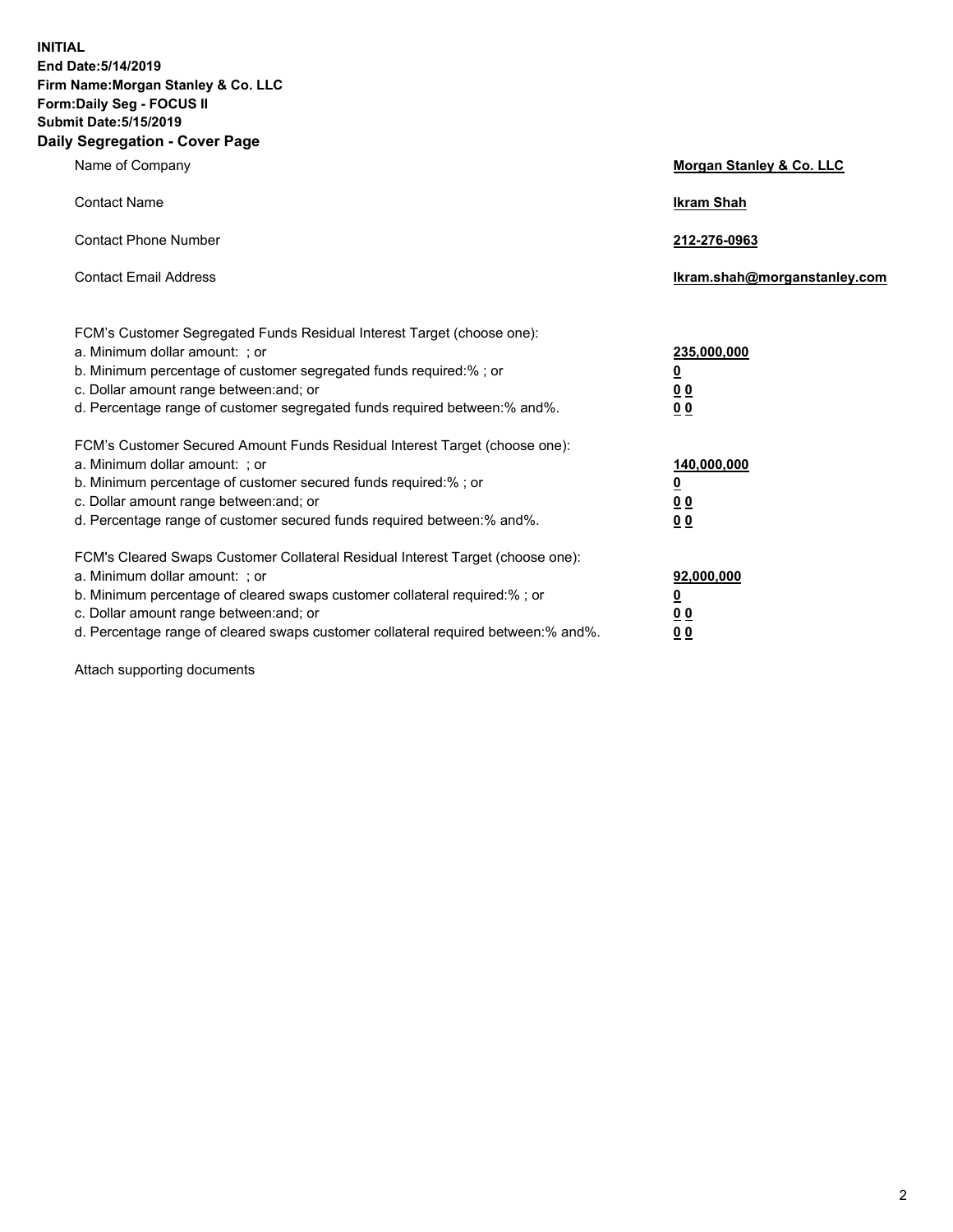## **INITIAL End Date:5/14/2019 Firm Name:Morgan Stanley & Co. LLC Form:Daily Seg - FOCUS II Submit Date:5/15/2019 Daily Segregation - Secured Amounts** Foreign Futures and Foreign Options Secured Amounts Amount required to be set aside pursuant to law, rule or regulation of a foreign government or a rule of a self-regulatory organization authorized thereunder 1. Net ledger balance - Foreign Futures and Foreign Option Trading - All Customers A. Cash **3,479,851,106** [7315] B. Securities (at market) **2,399,589,590** [7317] 2. Net unrealized profit (loss) in open futures contracts traded on a foreign board of trade **-392,438,325** [7325] 3. Exchange traded options a. Market value of open option contracts purchased on a foreign board of trade **16,182,697** [7335] b. Market value of open contracts granted (sold) on a foreign board of trade **-11,379,062** [7337] 4. Net equity (deficit) (add lines 1. 2. and 3.) **5,491,806,006** [7345] 5. Account liquidating to a deficit and account with a debit balances - gross amount **105,051,250** [7351] Less: amount offset by customer owned securities **-103,510,744** [7352] **1,540,506** 6. Amount required to be set aside as the secured amount - Net Liquidating Equity Method (add lines 4 and 5) 7. Greater of amount required to be set aside pursuant to foreign jurisdiction (above) or line 6. FUNDS DEPOSITED IN SEPARATE REGULATION 30.7 ACCOUNTS 1. Cash in banks A. Banks located in the United States **612,984,118** [7500] B. Other banks qualified under Regulation 30.7 **265,143,533** [7520] **878,127,651** 2. Securities A. In safekeeping with banks located in the United States **551,057,260** [7540] B. In safekeeping with other banks qualified under Regulation 30.7 **0** [7560] **551,057,260** [7570] 3. Equities with registered futures commission merchants A. Cash **6,518,185** [7580] B. Securities **0** [7590] C. Unrealized gain (loss) on open futures contracts **-513,493** [7600] D. Value of long option contracts **0** [7610] E. Value of short option contracts **0** [7615] **6,004,692** [7620] 4. Amounts held by clearing organizations of foreign boards of trade A. Cash **0** [7640] B. Securities **0** [7650] C. Amount due to (from) clearing organization - daily variation **0** [7660] D. Value of long option contracts **0** [7670] E. Value of short option contracts **0** [7675] **0** [7680] 5. Amounts held by members of foreign boards of trade A. Cash **2,866,020,523** [7700]

- 
- C. Unrealized gain (loss) on open futures contracts **-391,924,832** [7720]
- D. Value of long option contracts **16,182,697** [7730]
- E. Value of short option contracts **-11,379,062** [7735] **4,327,431,656**
- 6. Amounts with other depositories designated by a foreign board of trade **0** [7760]
- 7. Segregated funds on hand **0** [7765]
- 8. Total funds in separate section 30.7 accounts **5,762,621,259** [7770]
- 9. Excess (deficiency) Set Aside for Secured Amount (subtract line 7 Secured Statement Page 1 from Line 8)
- 10. Management Target Amount for Excess funds in separate section 30.7 accounts **140,000,000** [7780]
- 11. Excess (deficiency) funds in separate 30.7 accounts over (under) Management Target **129,274,747** [7785]

**0** [7305]

[7354] **5,493,346,512** [7355]

**5,493,346,512** [7360]

[7530]

 B. Securities **1,848,532,330** [7710] [7740] **269,274,747** [7380]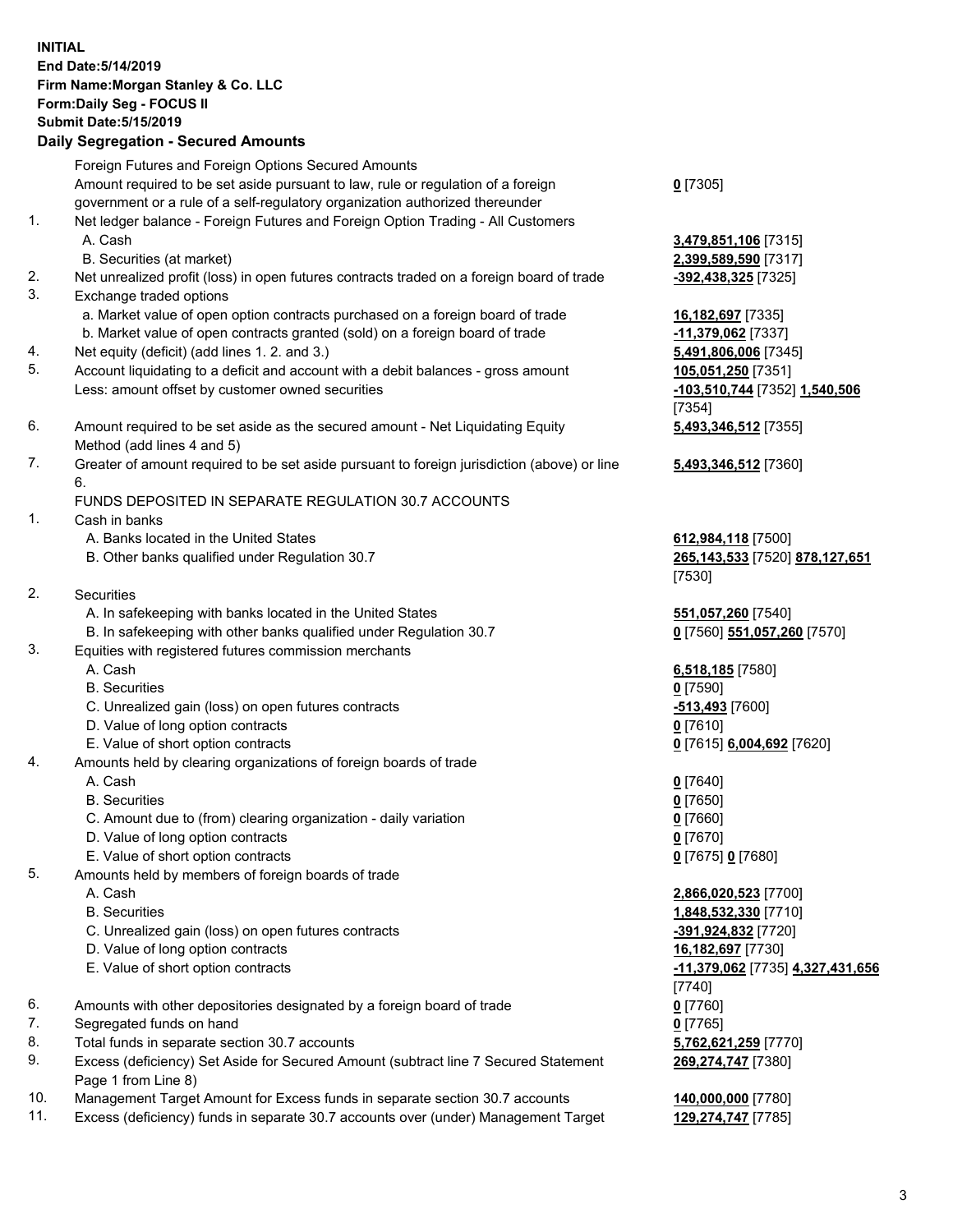**INITIAL End Date:5/14/2019 Firm Name:Morgan Stanley & Co. LLC Form:Daily Seg - FOCUS II Submit Date:5/15/2019 Daily Segregation - Segregation Statement** SEGREGATION REQUIREMENTS(Section 4d(2) of the CEAct) 1. Net ledger balance A. Cash **8,858,763,218** [7010] B. Securities (at market) **6,102,448,414** [7020] 2. Net unrealized profit (loss) in open futures contracts traded on a contract market **1,185,313,540** [7030] 3. Exchange traded options A. Add market value of open option contracts purchased on a contract market **357,093,093** [7032] B. Deduct market value of open option contracts granted (sold) on a contract market **-271,525,737** [7033] 4. Net equity (deficit) (add lines 1, 2 and 3) **16,232,092,528** [7040] 5. Accounts liquidating to a deficit and accounts with debit balances - gross amount **360,579,791** [7045] Less: amount offset by customer securities **-359,249,846** [7047] **1,329,945** [7050] 6. Amount required to be segregated (add lines 4 and 5) **16,233,422,473** [7060] FUNDS IN SEGREGATED ACCOUNTS 7. Deposited in segregated funds bank accounts A. Cash **4,338,704,976** [7070] B. Securities representing investments of customers' funds (at market) **0** [7080] C. Securities held for particular customers or option customers in lieu of cash (at market) **477,251,709** [7090] 8. Margins on deposit with derivatives clearing organizations of contract markets A. Cash **5,975,228,780** [7100] B. Securities representing investments of customers' funds (at market) **0** [7110] C. Securities held for particular customers or option customers in lieu of cash (at market) **5,625,196,705** [7120] 9. Net settlement from (to) derivatives clearing organizations of contract markets **10,241,515** [7130] 10. Exchange traded options A. Value of open long option contracts **357,093,093** [7132] B. Value of open short option contracts **-271,525,737** [7133] 11. Net equities with other FCMs A. Net liquidating equity **8,227,343** [7140] B. Securities representing investments of customers' funds (at market) **0** [7160] C. Securities held for particular customers or option customers in lieu of cash (at market) **0** [7170] 12. Segregated funds on hand **0** [7150] 13. Total amount in segregation (add lines 7 through 12) **16,520,418,384** [7180] 14. Excess (deficiency) funds in segregation (subtract line 6 from line 13) **286,995,911** [7190]

- 15. Management Target Amount for Excess funds in segregation **235,000,000** [7194]
- 16. Excess (deficiency) funds in segregation over (under) Management Target Amount Excess

**51,995,911** [7198]